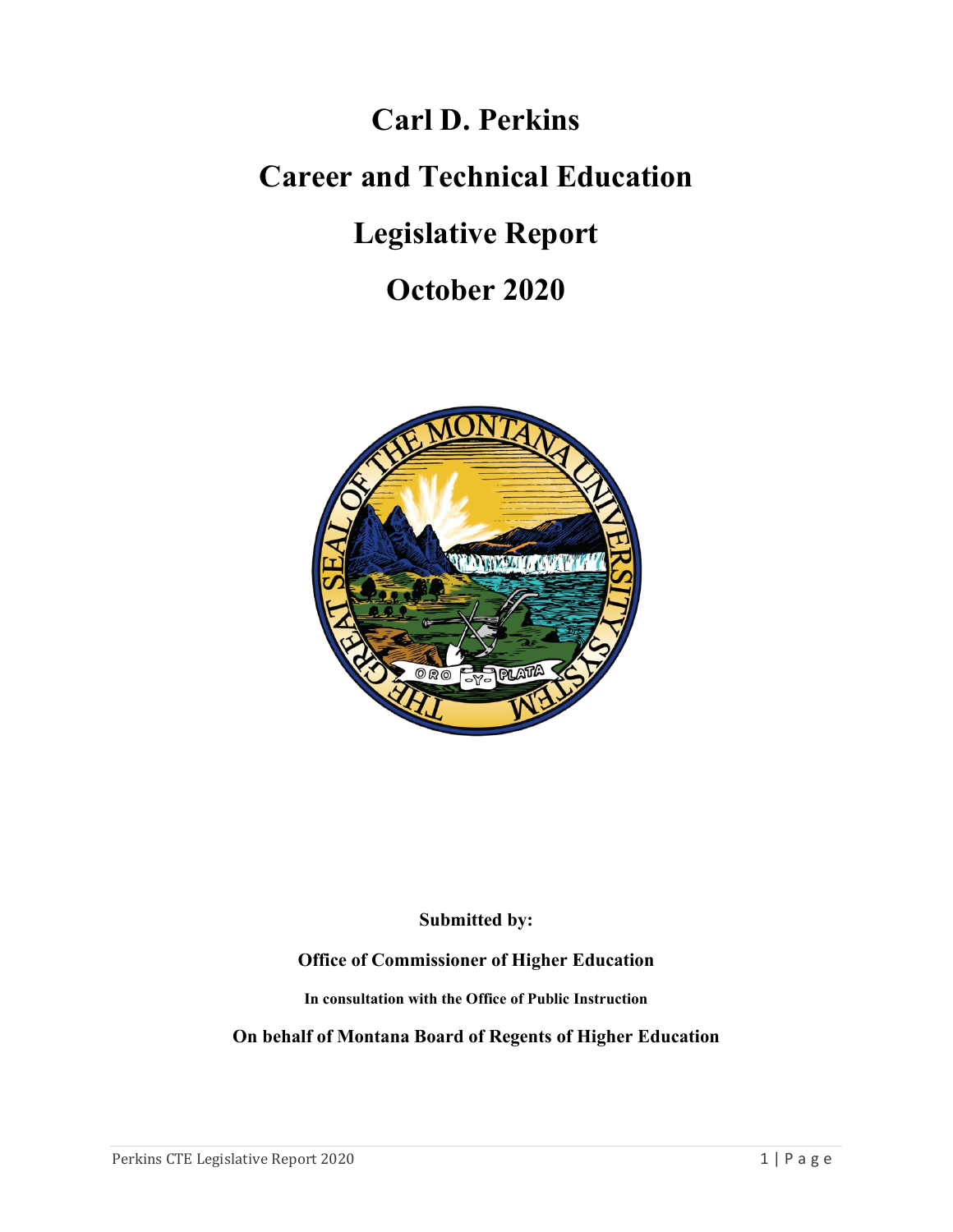#### **Carl D. Perkins Career and Technical Education Update Submitted By: Office of Commissioner of Higher Education on Behalf of the Montana Board of Regents**

Montana statute (§§ 20-7-330, MCA) requires that the Montana Board of Regents prepare a biennial report to the legislature on the results of interactions the regents have had with the superintendent of public instruction, teachers, students, labor organizations, businesses, and institutions or agencies involved in vocational and career and technical education related to Montana's State Plan for Carl D. Perkins Career and Technical Education Improvement. In Board of Regents Policy 272, the responsibility for those interactions and the subsequent report is delegated to the Office of the Commissioner of Higher Education (OCHE). In collaboration with its Partnering Agency, the Montana Office of Public Instruction (OPI), OCHE is engaged in interactions of this type daily.

This report provides a summary of the Carl D. Perkins grant expenditure highlights in the state of Montana, focusing on the most recent 2019-2020 grant cycle.

### **I. Background**

The current legislation (The Strengthening Career and Technical Education for the 21st Century Act, also referred to as Perkins V), which distributes over \$1.2 billion in federal funding to states to support career and technical education at the secondary and postsecondary levels, has several priorities:

- Develop more fully the academic knowledge and technical and employability skills of secondary and postsecondary students enrolled in CTE programs of study;
- Build on the efforts of states and localities to develop challenging academic and technical standards;
- Conduct technical assistance that promotes leadership and professional development to improve the quality of CTE teachers, faculty, administrators and counselors;
- Support partnerships among secondary schools, postsecondary institutions, local workforce investment boards, and business and industry; and
- Provide individuals with the skills to keep the United States competitive.

The Montana Board of Regents of Higher Education is the designated state board to coordinate the development and submission of the state plan for career and technical education as required by The Strengthening Career and Technical Education for the 21st Century Act (Perkins V). The state agencies responsible for career and technical education (CTE) in Montana are the Academic Research, and Student Affairs (ARSA) division of the Office of the Commissioner of Higher Education and the Division of Career, Technical, and Adult Education of the Office of Public Instruction. Given their close coordination of activities, the State Plan and this report refer to the two agencies as the "Partner Agencies." Statewide vision and direction for CTE is overseen by the State Executive Leadership Team (SELT), a group composed of representatives from OCHE, OPI, the State Workforce Investment Board (SWIB), Montana Department of Labor and Industry (MTDLI), and the Governor's Office. The SELT provides ongoing review of state activities and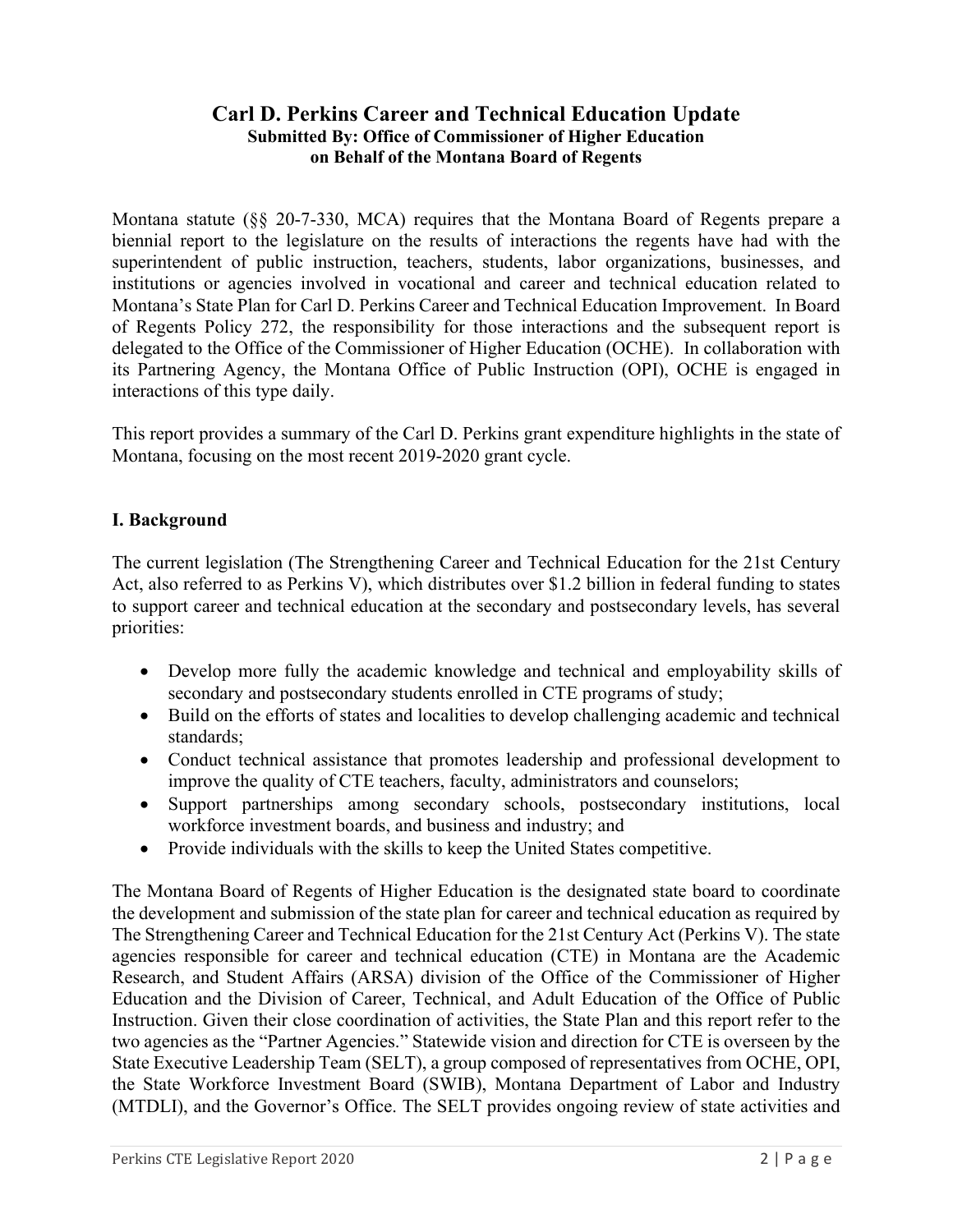progress in improving CTE programs, making key decisions about the allocations of reserve fund under section 112 and leadership funds under section 124.

## **II. Perkins V State Plan**

In July of 2018, the President signed into law the *Strengthening Career and Technical Education for the 21st Century Act*, the fifth iteration of the Carl D. Perkins Career and Technical Education Act of 1984. Perkins has historically played a critical role in helping states advance CTE in secondary and postsecondary education and its footprint is particularly large in Montana education comprising the bulk of CTE funding provided to high schools as well as significant funding to two-year, community, and tribal colleges.

OCHE and OPI appointed representatives to the State Plan Advisory Committee as per statute (§§ 20-7-330, MCA), which began meeting in February 2019 to address various topics related to the state planning process. Members of the State Plan Advisory Committee included educators from secondary, postsecondary, and adult education, representatives from industry, staff from OPI and OCHE, and representation from the Montana Department of Labor and Industry (DLI) and the Governor's Office. The State Plan Advisory Committee met five times during the course of state plan writing, as well as after the plan was submitted to assist in plan implementation.

Additional stakeholders that were consulted included representatives of secondary and postsecondary CTE programs; parents, students, and community organizations; the state workforce development board (SWIB); representatives of special populations, business and industry, and agencies serving out-of-school youth, homeless children and youth, and at risk youth; representatives of Indian Tribes and Tribal organizations; individuals with disabilities; and the Governor. Engagement of these stakeholders included a state-wide CTE survey, Perkins V implementation workshops, CTE Tribal consultation meetings, public hearings, and presentations at convenings of the following organizations: SWIB, the Montana Board of Regents, the Montana Behavioral Initiative, School Administrators of Montana, and the Montana Rural Education Association.

To assist in setting a clear direction for the state planning process, Montana outlined the following State CTE vision: **Montana's Career and Technical Education programs will create educated, highly skilled, well-rounded individuals who will meet the economic and workforce needs of our state by educating all students to understand the connections between academic subjects in the classroom and the application of that knowledge in the working world and by creating collaborative infrastructure connecting all points of education, workforce, and industry.**

In the state plan, Montana established four (4) goals for preparing an educated and skilled workforce.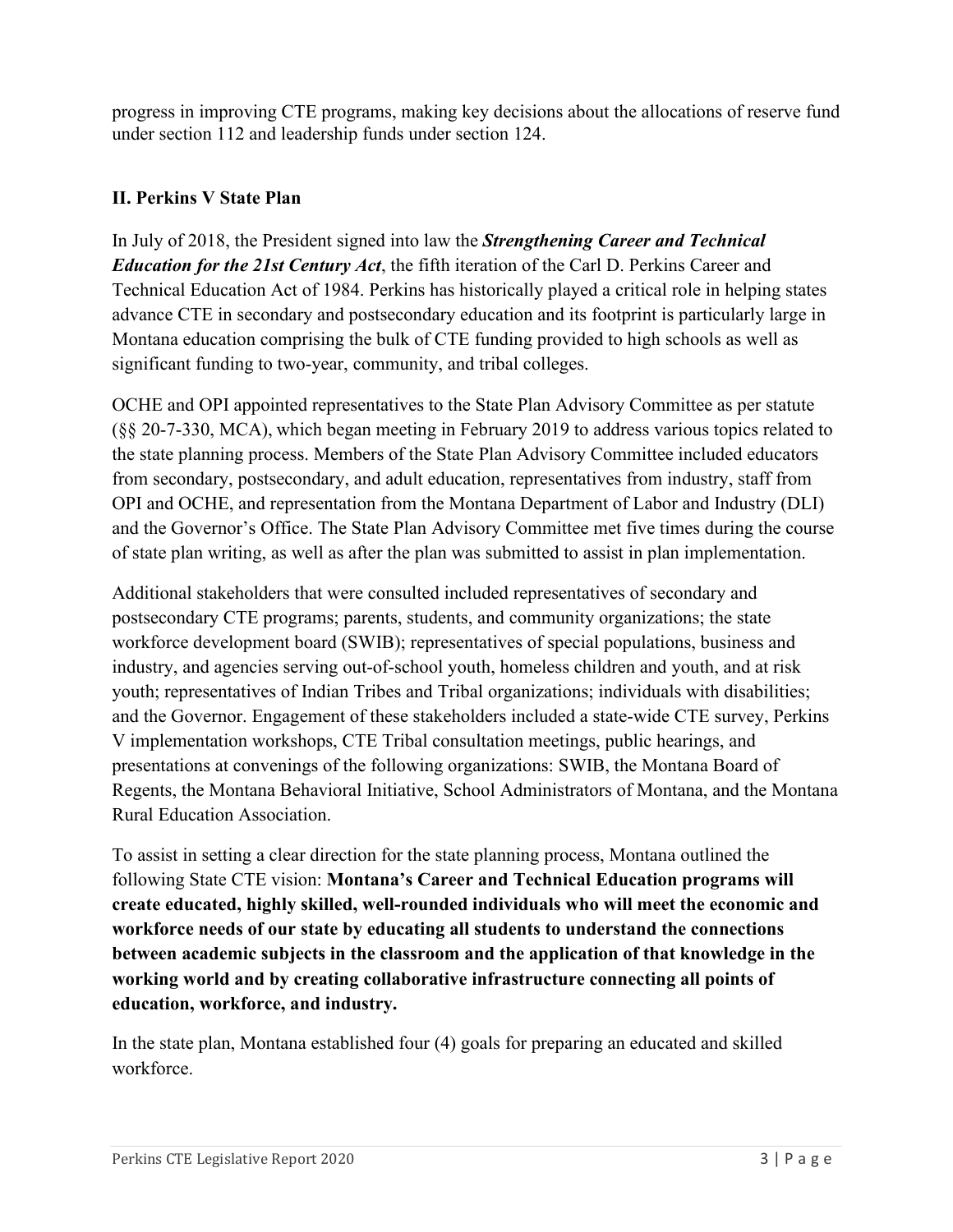- 1. The Office of the Commissioner of Higher Education and the Office of Public Instruction (the Partner Agencies) will work together and with local eligible agencies to ensure every student in Montana, irrespective of geography, will have access to quality career and technical education.
- 2. The Partner Agencies will align career and technical education programs at the secondary and postsecondary levels so that students within a CTE pathway will experience seamless transitions when moving from a secondary CTE program to a corresponding postsecondary CTE program.
- 3. Montana will engage business and industry leaders throughout each grant cycle to ensure the career and technical education programs in the state are effective in preparing a skilled workforce.
- 4. Montana will expand access to and ensure quality of work-based learning opportunities and early college access to secondary students in Montana, irrespective of geography.

Montana plans to meet these goals in several ways. The Partner Agencies will explore different delivery systems in order to provide CTE courses in small, rural schools. In some cases, the state partners with the Montana Digital Academy to increase CTE course offerings that are delivered online. Interactive video courses are also being explored as a viable option to expand CTE opportunities. The Partner Agencies will also continue to promote Montana Career Pathways so students are aware of secondary CTE programs and activities, as well as options for postsecondary degrees and credentials that align to their pathway.

### **Highlights from the State Plan:**

- Montana strives for strong alignment between CTE and workforce agencies and initiatives through governance structures, joint activities, and the incorporation of labor market information (LMI) within program alignment and decision-making. There is strong coordination and collaboration across OCHE, OPI and the workforce system/WIOA.
- Montana provides a number of supports and resources for career planning and guidance for students. Well-implemented resources at the local level will increase awareness of CTE and related educational and employment opportunities.
- Secondary schools are now required to offer dual enrollment and work-based learning opportunities to their students, both of which are further incentivized because they are new secondary program quality indicators.
- All schools wishing to receive Perkins funding will complete a new Comprehensive Local Needs Assessment (CLNA), which requires that programs seeking funding must tie their requests to an identifiable need within business and industry. The CLNA includes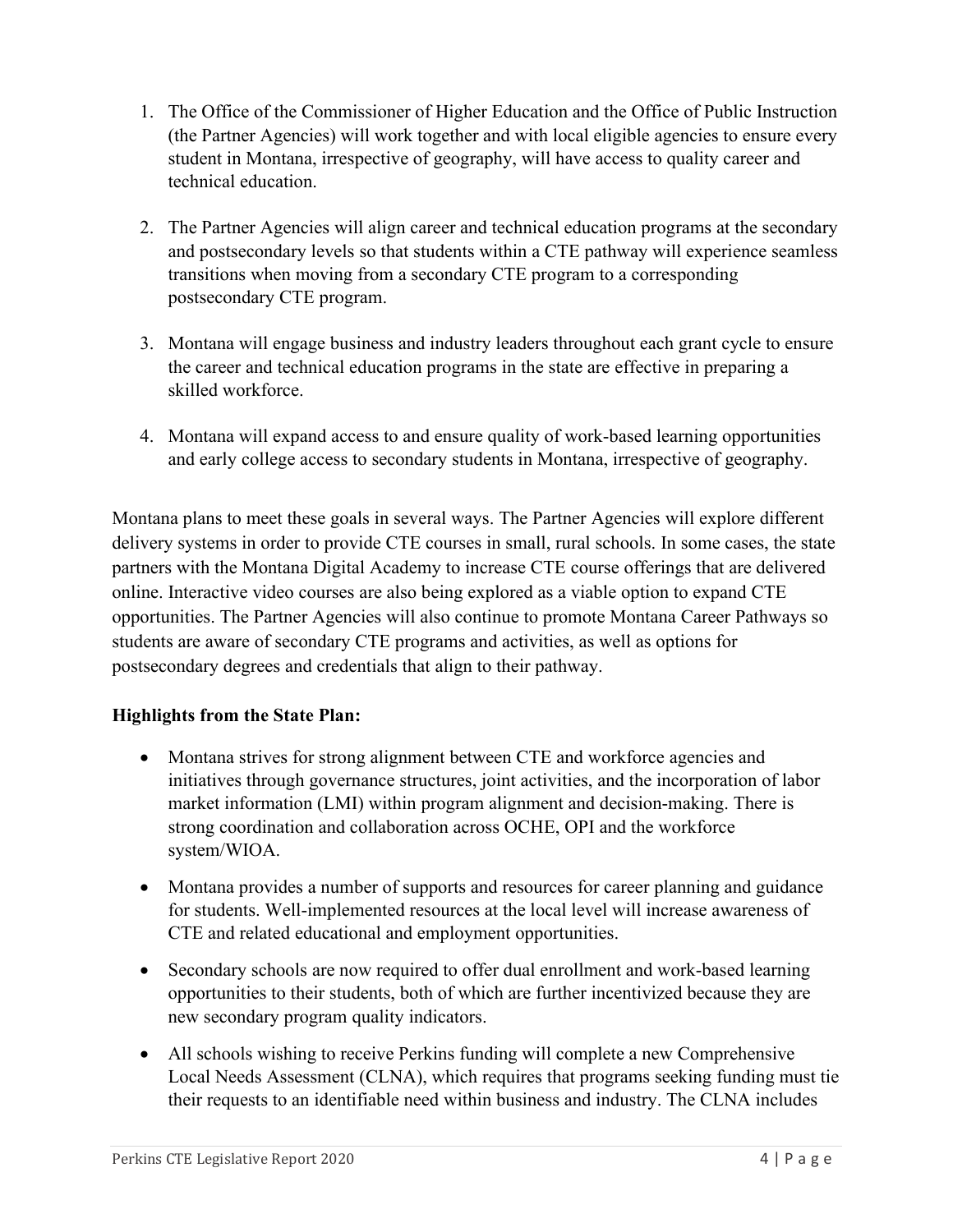engagement of stakeholders from education and industry and assessment of labor market information to ensure funded programs lead to high-wage, high-skill and in-demand occupation.

• The Department of Labor and Industry created an LMI dashboard to assist schools and campuses complete the CLNA.

# **III. Impact of COVID-19**

Unfortunately, due to the challenges presented by the COVID-19 pandemic, all of Montana's Perkins-receiving schools and colleges were forced to cancel most expenses and activities related to travel, career exploration, and professional development during the spring. The Partner Agencies were guided by the Office of Career, Technical, and Adult Education within the U.S. Department of Education in flexibilities the Partner Agencies were able to offer to Montana schools. Many high schools and colleges opted to reallocate funds for equipment, software, and technology purchases needed to support distance education and remote instruction. It should be noted that Montana high school and college leadership, support staff, teachers, and faculty went above and beyond in making sure students had access to education and were provided with the supports needed to make it through the spring semester.

## **IV. Updates for Postsecondary CTE programs**

During the 2019-2020 grant cycle, OCHE continued working on building and expanding relationships between leadership at Montana's two-year, community and tribal colleges and local and statewide industry partners. Students and Montana's local economies benefit from these relationships as they lead to increased opportunities in apprenticeships, internships, and other valuable work-based learning experiences for students. It is vital for career and technical education programs to have input from industry and business representatives when building curriculum, updating classroom equipment, providing professional development for faculty, and creating assessments to test the skills learned in the classroom. Every Perkins-funded CTE program in Montana must have a corresponding advisory committee with business and industry representation to be eligible for the grant.

Perkins-receiving campuses continue to host high-impact, student centered events and activities such as corequisite math tutoring for CTE students, Flathead Valley Community College's Experience the Trades, student mentors for Perkins special populations, Great Falls College's College in a Day, Gallatin College's Women in Welding, and several other opportunities offered around the state.

During the 2019-2020 academic year, Perkins funding was used to purchase or supplement the cost of major equipment vital for training students on technology current with industry, such as a Caterpillar loader/backhoe, a PocketNC Tabletop 5-Axis machining system, MIG 360 MP educational welding machines, simulation manikins for healthcare programs, a respiratory video laryngoscope, anatomical study models, an aviation flight simulator, and other various equipment to support dozens of CTE programs.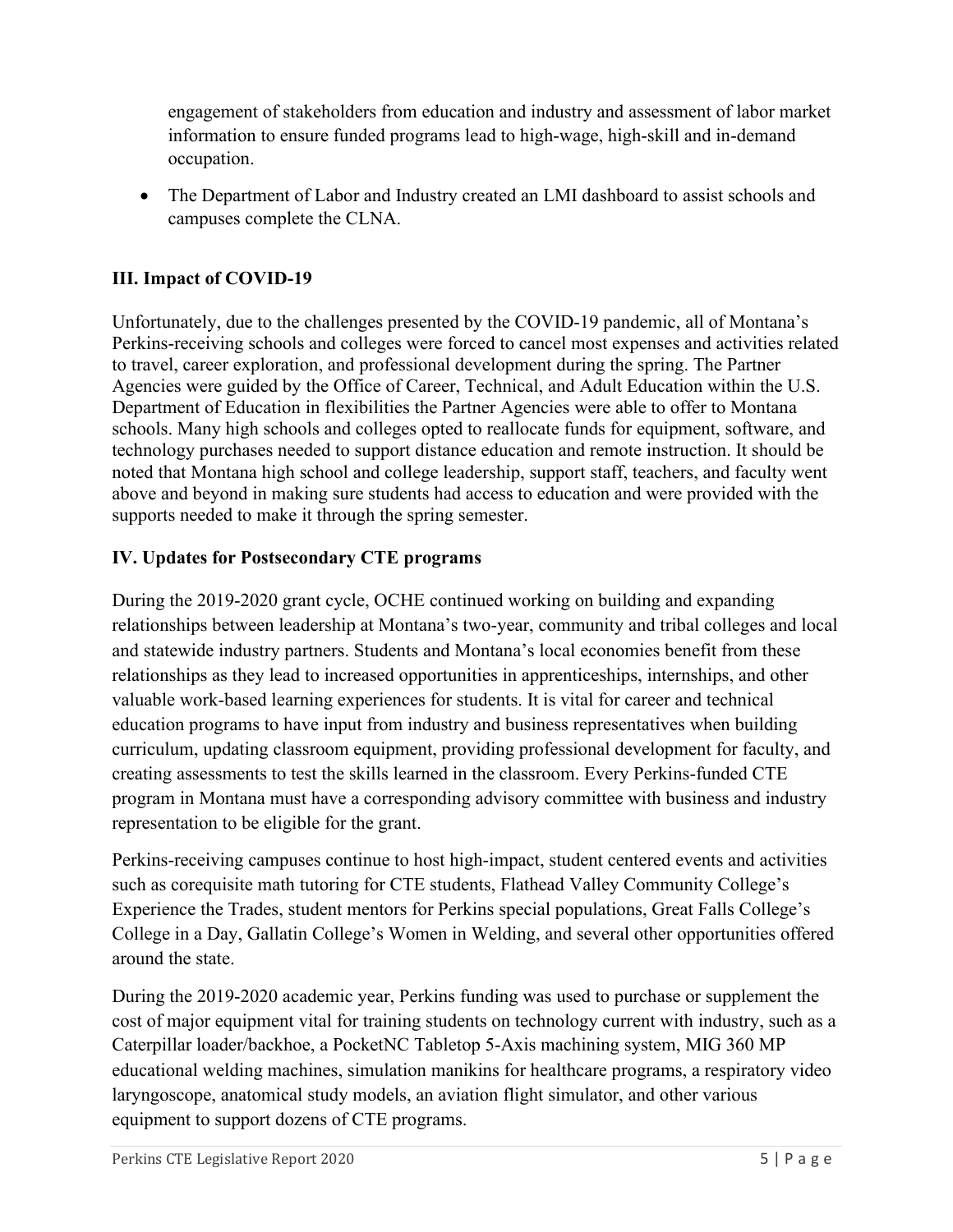Colleges also used the grant to provide professional development for faculty, staff and teachers including American Welding Society training, Ziess training for advanced manufacturing instructors, OSHA safety certification training, and attendance to the following conferences: the Montana Association of Registered Land Surveyors Conference, the National League for Nursing Education Summit, the American Physical Therapy Association's Education Leadership Conference, the Association of Career and Technical Education, the American Association of Community Colleges Workforce Development Conference, and various other professional development and training opportunities.

Perkins was also used to create and/or update existing program curricula across the state including surveying, information technology, hospitality and tourism, cybersecurity, HVAC, medical lab technician, respiratory therapy, and construction technology.

## **V. Updates for Secondary CTE Programs**

A large focus in 2019-2020 was the Perkins V State Plan and implementation for Montana's public schools. Through a series of in-person trainings during the fall of 2019 as well as virtual training, technical calls, and Zoom meetings with schools, OPI CTE Specialists and staff worked to help schools understand and prepare to apply for their 2020-2021 Perkins federal funding.

The Office of Public Instruction continues its strong commitment to supporting CTE student leadership development in Montana. The majority of the CTE Specialists also serve as state advisors in their respective career fields, providing direct state leadership to their programrelated career and technical student organization (CTSO). OPI also continued to support CTSO's in resources and funding. Staff provides administrative and leadership resources to assist the organizations in competitive event conferences. State leadership teams from the Montana FFA Association, Business Professionals of America (BPA), Family, Career and Community Leaders of America (FCCLA), HOSA, DECA, SkillsUSA, and Technology Student Association (TSA) participated in team-building activities, leadership style activities, situational leadership activities, and career development events.

OPI moved the 'New CTE Professionals Workshop' from in-person to virtual and broke it out resulting in five, 75-minute sessions. This annual professional development opportunity is free and is designed specifically for CTE teachers, administrators, and counselors with less than five years of CTE experience. Topics of training included Perkins funding, state CTE funding, advisory boards, Montana Career Pathways, work-based learning, marketing of CTE programs, and data collection. There were 52 participants registered, with eight OPI staff and seven CTSO State Directors in attendance. The CTE Specialists also created a free HUB course, "Moving CTE to Online and Remote Learning," to help address our teacher needs. Currently, 61 teachers have registered.

The Career, Technical, and Adult Education unit of the OPI focuses on partnerships with our stakeholders. Through partnerships with our stakeholders, CTE Specialists are able to deliver a